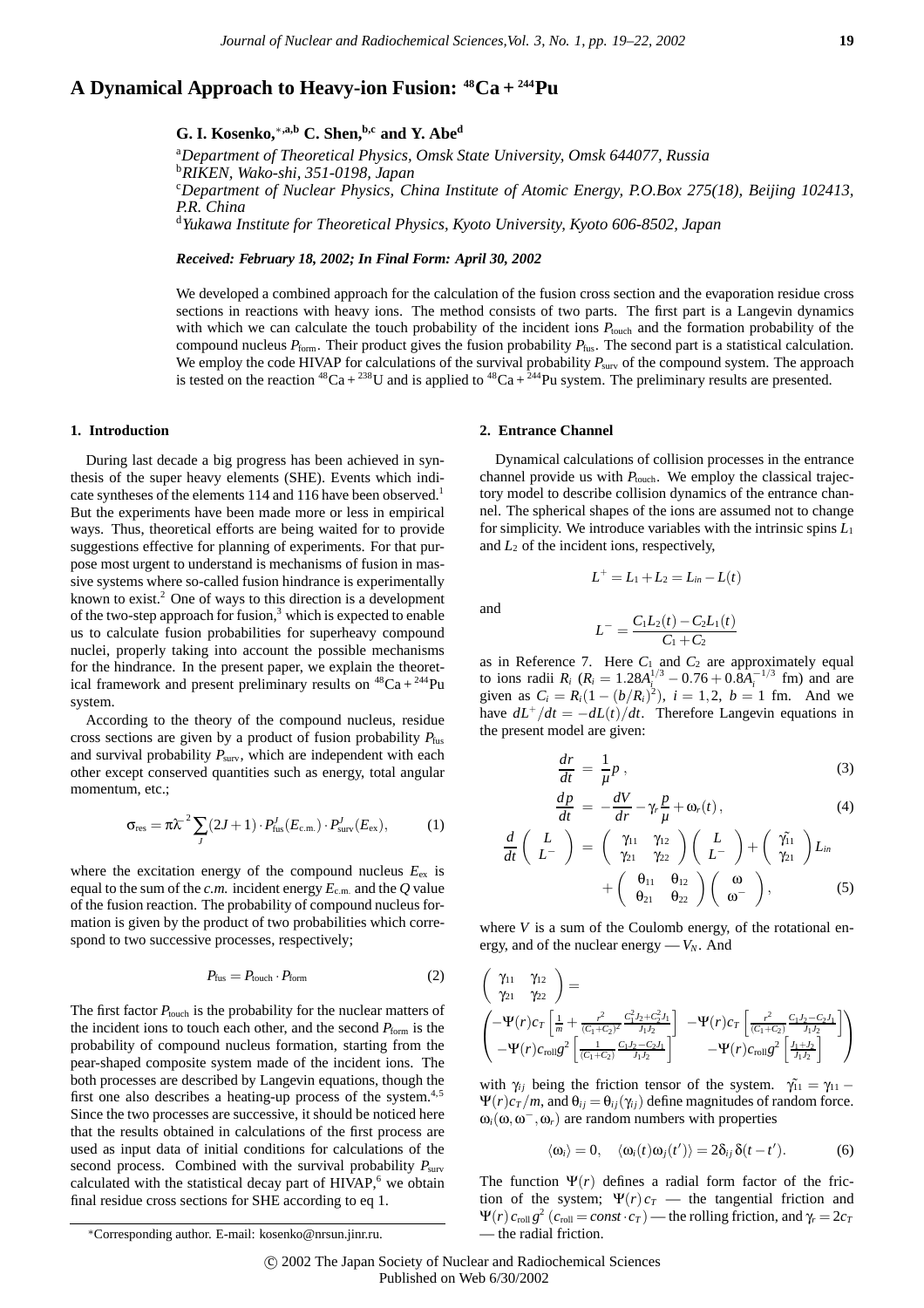

Figure 1. The dependence of reaching the sticking limit on friction forces The relation the average angular momentum in touching point "L touch" to the sticking limit angular momentum "L st" versus relative distance  $(R_t$  and  $R_p$  are radii of the target and the projectile, respectively) in the dependence of the friction forces: top — proximity model, bottom — SFM.



**Figure 2.** The comparison of the tangential (top) and the relative (bottom) friction form factors between SFM and proximity model versus relative distance, the same as Figure 1.

We investigate two types of friction in the entrance channel. The above forms of  $\gamma_{ij}$  connect with the proximity friction and the proximity potential energy  $V_N$  (Ref. 8) for colliding ions. In the proximity friction model the friction is just stemming from exchanges of nucleons between slowly moving ions, which is the window formula part of so-called one-body walland-window formula used for analyses of fission. It is not so strong as the surface friction model (SFM), which is introduced by Gross and Kalinowski.<sup>9</sup> The rolling friction is not included in SFM. In the case only with the radial and the tangential frictions, we have the relation  $\Psi(r) c_T = K_\phi^0 \left(\frac{dV_N}{dr}\right)^2$  for the tangential friction and  $\gamma_r = K_r^0 \left(\frac{dV_N}{dr}\right)^2$  for the radial friction, where  $V_N$  is the



**Figure 3.** The touch probability for different initial angular momenta versus  $E_{c.m.} - B_{fus}.$ 

nuclear potential energy $9$  between the ions. As will be seen below, SFM is of very strong frictional forces. Therefore, we have two extreme types of friction: strong (SFM) and weak (proximity). Which one is preferable? Or more realistic? In order to answer this question, we need to make a systematic analysis.

We expect the incident ions to be united when the ions touch. Then, the system moves (rotate) as a whole. The target and the projectile have the same angular velocity as that of the whole system. This situation is called the sticking  $limit<sup>7</sup>$  Therefore, we investigate the both friction mechanisms in reference to the sticking limit. Figure 1 shows our results. We calculate the quantity  $L_{\text{touch}}/L_{\text{st}}$ , which is equal to 1 if the system reaches the sticking limit. First, we investigate both model with their standard parameters. We used  $c_{\text{roll}} = 2c_T$  for the proximity friction, and  $K^0_\phi = 0.0001$ ,  $K^0_r = 0.035$  in unit of  $10^{-21}$  s/MeV for SFM. The proximity friction can not give rise to the sticking limit. Actually, the system is far from the sticking limit in the touching point. A possible way to make the proximity friction stronger is to increase *const* in the rolling friction (see page 19), while the other parts are calculated according to the prescription. We increase  $const \cdot c_{roll}$  two orders of magnitude, but still the sticking limit is not realised.

The opposite situation is obtained with SFM. The system is very near to the sticking limit with the standard parameters. (By the way, the authors $^9$  gave two values for the parameter  $K_r^0$ . They are 0.035 and 0.040. The second one gives the quantity  $L_{\text{touch}}/L_{\text{st}}$ is almost exactly equal to 1.) The main difference between two models is in the radial friction as shown in Figure 2. The tangential friction of SFM is stronger than that of the proximity by 30%. The radial friction in SFM is stronger than proximity one by two orders of magnitude. It means that the sticking limit depends first of all on the radial friction of the system. And the second conclusion from this figure would be that the friction between two ions is due to more complicated mechanisms than nucleon exchanges between colliding ions alone. We, thus, employ SFM for the entrance channel below. The touch probability  $P_{\text{touch}}$ , of course, depends on the angular momentum. We calculate  $P_{\text{touch}}$  for a few initial angular momenta. The results are shown in Figure 3. We can see that the touch probability slightly decreases, as the angular momentum increases. The value  $P_{\text{touch}} = 1/2$  is reached when the *c.m.* energies become higher than the fusion barrier by 15, 25, 35 MeV for  $L = 0$ , 30,  $60<sup>\hbar</sup>$ , respectively. It means that the extra push energy increases with the angular momentum. The grazing angular momentum which is the maximum angular momentum reaching the barrier in case of no friction for a given  $E_{c.m.}$  ( $V(L_{gr}) = E_{c.m.}$ ) dissipates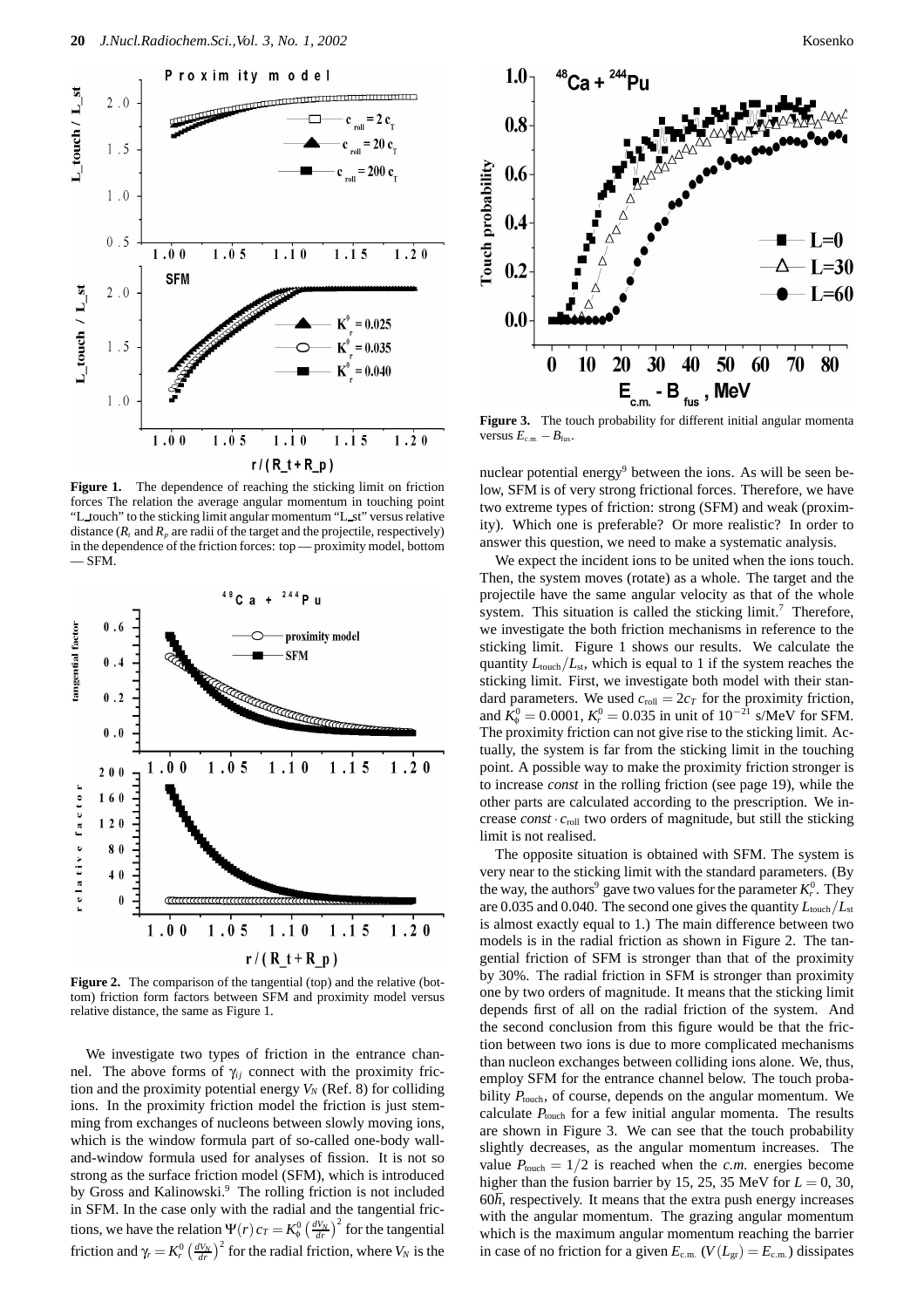

**Figure 4.** The  $L_{\text{gr}}$  and  $L_{\text{touch}}$  — top, the quantity  $L_{\text{touch}}/L_{\text{gr}}$  — middle, and the touch cross section — bottom versus  $E_{\text{c.m.}} - B_{\text{fus}}$  for the reaction  $^{48}Ca + ^{244}Pu$ .

as the ions approach each other. Figure 4 shows decreases of the orbital angular momentum, that is, from  $L_{\text{gr}}$  to  $L_{\text{touch}}$ . The quantity  $L_{\text{touch}}/L_{\text{gr}}$  increases from zero up to constant value ∼0.7, as *E*<sup>c</sup>*.*m*.* increases. The limiting value does not depend on ion combinations.

## **3. Evolution of Shape and Survival Probability**

The dynamical collision processes analysed in the previous section give us the united system consisting of two touching ions. Then, the next step is to obtain the probability  $P_{\text{form}}$  for the system to reach the spherical shape. In order to describe the evolution of this system to the spherical shape, we employ a Langevin equation for the variables describing collective motions for which we use the parameters of the two-center model. The equation is slightly different from one used in previous section,

$$
\begin{aligned}\n\frac{dq_i}{dt} &= (m^{-1})_{ij} \cdot p_j, \\
\frac{dp_i}{dt} &= -\frac{\partial U}{\partial q_i} - \frac{1}{2} \frac{\partial}{\partial q_i} (m^{-1})_{jk} \cdot p_j p_k \\
&- \gamma_{ij} (m^{-1})_{jk} \cdot p_k + g_{ij} \omega_j(t),\n\end{aligned} \tag{7}
$$

where  $U$  is the liquid drop model (LDM) potential energy,  $m_{ij}$ and  $\gamma_{ii}$  are the shape-dependent collective inertia mass and friction tensors, respectively.  $\omega_i(t)$  is normalized random force with properties as defined in eq 6. The strength of the random force *g<sub>ij</sub>* is related to the friction;  $\gamma_{ij}T = g_{ik}g_{jk}$ . The Werner-Wheeler approximation $10$  is used for the inertia tensors. The friction tensor is assumed to be that calculated with the wall-and-window one-body model.11 Many trajectories are taken into account in order to obtain the formation probability. All trajectories start from the touch point for various angular momenta and relative momenta. Distributions of the relative momentum and the angular momentum have been obtained in the entrance channel calculation. Most of trajectories go back to reseparation, as shown with the thick line in Figure 5. A fraction of them reaches the spherical shape as shown in Figure 5 with thin lines. The latters give distributions of the excitation energy and the angular momentum of the compound nucleus formed. The final stage of the calculation is made by using the statistical code HIVAP in order to obtain the survival probability  $P_{\text{surv}}$ . As for the parameters in HIVAP, we adopt the standard values recommended by Reisdorf. We show a map of potential energy of the  ${}^{48}Ca + {}^{238}U$ 



**Figure 5.** The map LDM of the potential energy. The axes are  $\alpha$ the asymmetry parameter,  $R$  — elongation parameter in unit  $R_0$ , the radius of the sphere with the same volume. The different lines show examples of the trajectories of shape evolution. The thick lines show the trajectories going back to reseparation and the thin lines show the trajectories which go to the compound nuclei.



Figure 6. Calculated fusion cross section and corresponding experimental data<sup>12</sup> for  $^{48}Ca + {}^{238}U$  system.

reaction because this reaction was used as a test reaction. The fusion cross sections were measured for this reaction in Reference 12. This gives us a possibility of testing the present model calculations and of adjusting the parameters. Our results are compared with the experimental data in Figure 6, where we assumed the remaining radial kinetic energy to be about 25% of the maximum available energy at the contact point. With zero remaining energy, the calculated values are smaller than the experiments by factor 1*/*several. This means that the friction of SFM might be too strong. Of course, for a reproduction of the fusion data, there is another possibility of reducing the walland-window friction $13,14$  in the last part of our dynamical calculations. But below, we follow the former way of adjusting friction strengths.

### **4. Results and Conclusion**

We applied the above described formalism to calculations of the fusion cross section and of the evaporation residue cross sections for the reaction  ${}^{48}Ca + {}^{244}Pu$ . The results are shown in Figure 7. Masses of the heaviest elements are not known experimentally, therefore we employ the table of the mass by Möller et al.<sup>15</sup> Then, the calculations have given unrealistically large evaporation cross sections. In order to obtain a realistic result, we have to decrease the absolute value of the shell correction